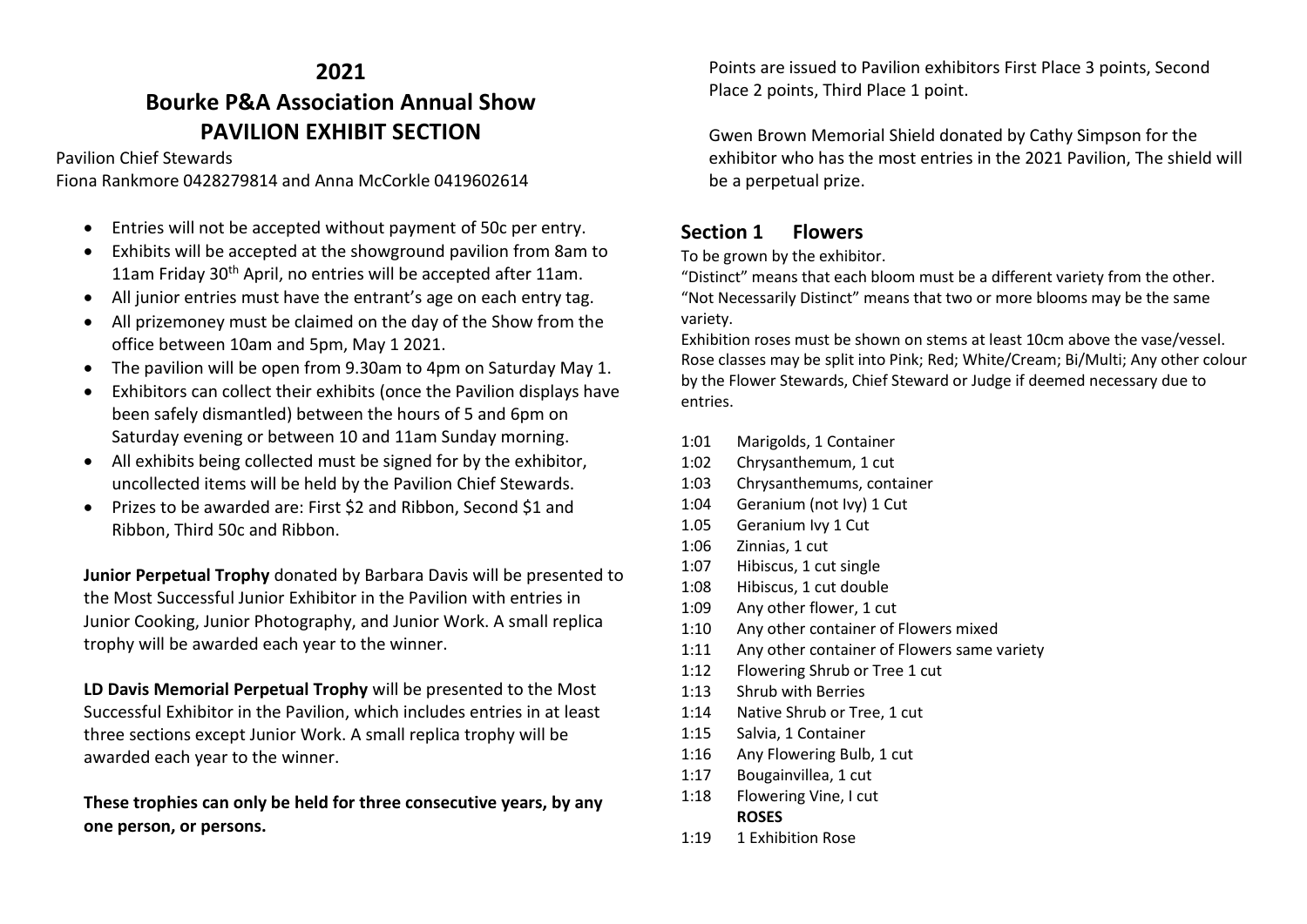- 1:20 3 Exhibition, Distinct 1:21 3 Exhibition, NND 1:22 Rose Buds, 3 cuts 1:23 Roses - Bud to Bloom three stages 1:24 Roses - Iceburg, 1 cut 1:25 Roses Floribunda 1 cut 1:26 Roses Miniature 3 Blooms 1:27 Roses Collection, 1 container no less than 6 cuts 1:28 Single Rose Bud - I Cut **1MSE Flowers Most Successful Exhibitor**
- **1CE Champion Exhibit Section 1 Flowers**

# **Section 2 Floral Arrangements**

All exhibitors must provide their own vases or vessels.

Note – Juniors to put their arrangements in the Junior Work Section

### **Fresh Flowers**

- 2:01 Arrangement all round effect
- 2:02 Arrangement frontal effect
- 2:03 Arrangement something sweet and low
- 2:04 Arrangement tall and slender
- 2:05 Arrangement using only green and white
- 2:06 Any other fresh arrangement **Dried Flowers**
- 2:07 Any other dried arrangement **Artificial Flowers**
- 2:08 Arrangement frontal effect
- 2:09 Arrangement not exceeding 7.5cm in height
- 2:10 Arrangement tall and slender
- 2:11 Any other Artificial Arrangement

## **Arrangements created in any medium**

- 2:12 Table Centre not exceeding 60cm in any direction
- 2:13 Handheld bouquet/posie
- **2MSE Produce: Most Successful Exhibitor**
- **2CE Champion Exhibit Section 2 Floral Arrangements**

# **Section 3 Potted Plants**

Maximum pot size: 30cm. All pots to be clean.

- 3:01 Hanging Basket
- 3:02 1 Fern any variety
- 3:03 1 Geranium
- 3:04 1 Flowering Plant
- 3:05 1 Foliage
- 3:06 1 Variegated Foliage Plant
- 3:07 1 Succulent
- 3:08 1 Mini Garden planted
- 3:09 1 Bowl of Cactus / Cacti
- 3:10 Bowl of mixed succulent/Cacti
- 3:11 Most Unusual Contained planted
- 3:12 1 Potted Palm
- 3:13 Rose, Flowering Miniature in pot
- 3:14 Any other Potted Plant
- **3MSE Produce: Most Successful Exhibitor**
- **3CE Champion Exhibit Section 3 Potted Plants**

# **Section 4 Produce**

To be grown by the Exhibitor. All produce to be cleaned.

Commercial Display to be from a Local Producer and displayed in a 1mt square, to be set up between 8-11am within the Produce Section of the Pavilion.

- 4:01 Watermelon-any variety
- 4:02 Rockmelon-any variety
- 4:03 2 Cucumbers
- 4:04 4 Tomatoes
- 4:05 Best Box of Vegetables
- 4:06 1 Pumpkin Butternut
- 4:07 1 Pumpkin Qld Blue
- 4:08 1 Pumpkin Jap
- 4:09 1 Pumpkin Jarrah
- 4:10 Any Other Pumpkin
- 4:11 Olives Plate of 12
- 4:12 2 Zucchinis
- 4:13 1 Marrow
- 4:14 Plate of Peas, 12
- 4:15 Plate of Beans, 12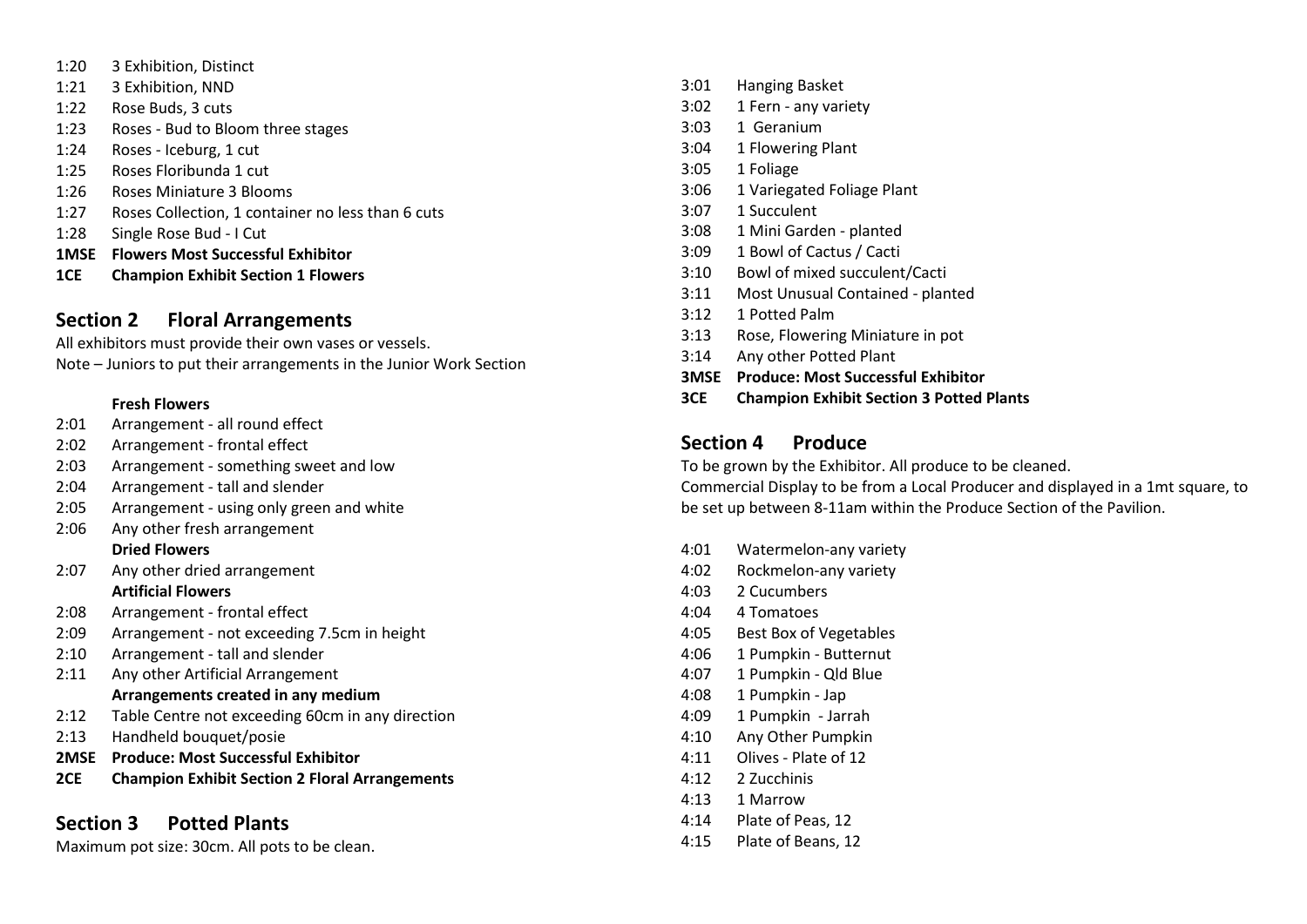- 4:16 1 Cabbage
- 4:17 1 Lettuce
- 4:18 3 Squash
- 4:19 3 Leaves of Silver Beet
- 4:20 3 Corn
- 4:21 3 Beetroot
- 4:22 3 Carrots
- 4:23 6 Radish
- 4:24 3 Onions any variety
- 4:25 1 Bunch of eschallots
- 4:26 2 Capsicums
- 4:27 Herbs -bunch of Leaf Variety ie Parsley, Mint, Oregano
- 4:28 Herbs -bunch of Thin Leaf Variety ie Garlic, Chives, Lemon Grass
- 4:29 Herbs -bunch of any single variety
- 4:30 3 Chillies
- 4:31 Eggs 1/2 Doz White
- 4:32 Eggs 1/2 Doz Brown
- 4:33 3 Limes
- 4:34 Largest 3 Chicken Eggs
- 4:35 Any Other Eggs, 3
- 4:36 3 Lemons
- 4:37 3 Oranges
- 4:38 3 Grapefruit
- 4:39 3 items of Citrus, mixed
- 4:40 Best display of Commercial Produce
- 4:41 Any other Item of Citrus
- 4:42 Any other Item of Produce
- **4MSE Produce: Most Successful Exhibitor**
- **4CE Champion Exhibit Section 4 Produce**

# **Section 5 Jams and Preserves**

Jars to be in clean jars/bottles with plain lids (no commercial branding) or with plastic and a rubber band.

Jars are NOT to have wax seals.

Jars/bottles are to be appropriately filled with a minimum of 250ml/g of jam/sauce.

Aside from Preserves all jars and bottles must be able to be opened by hand.

- 5:01 Bottle Preserved Fruit
- 5:02 Bottle Preserved Vegetables
- 5:03 Bottle Preserved Tomato sauce
- 5:04 Bottle Preserved Hot sauce
- 5:05 Bottle of Any Other Sauce
- 5:06 Any other Preserve
- 5:07 Bottle of Mustard Pickles
- 5:08 Bottle of any other Vegie Pickles
- 5:09 Bottle of Green Tomato Pickles
- 5:10 Bottle of Tomato Relish
- 5:11 Bottle of Any other Relish
- 5:12 Bottle of Chutney
- 5:13 Bottle of Pickled Onions
- 5:14 Bottle of Dressing
- 5:15 Jar of Lemon Butter
- 5:16 Jar of Any other Butter
- 5:17 Jar of Fruit Jelly
- 5:18 Jar of Berry Jam
- 5:19 Jar of Fig Jam
- 5:20 Jar of Plum Jam
- 5:21 Jar of Apricot Jam, Fresh or Dried
- 5:22 Jar of Citrus Jam
- 5:23 Jar of Tomato Jam, any variety
- 5:24 Jar of 2 Fruits Jam, other than citrus
- 5:25 Jar of Citrus and any other fruit Jam
- 5:26 Jar of Strawberry Jam
- 5:27 Jar of Orange Marmalade
- 5:28 Jar of Citrus Marmalade
- 5:29 Jar of Three Fruits Marmalade
- 5:30 Bottle of Pickled Vegetables
- 5:31 Jar of any other Jam
- 5:32 Bottle of Olives
- 5;33 Jar of Dried Fruit or Vegetable
- 5.34 Jar of Pesto
- **5MSE Produce: Most Successful Exhibitor**
- **5CE Champion Exhibit Section 5 Jams and Preserves**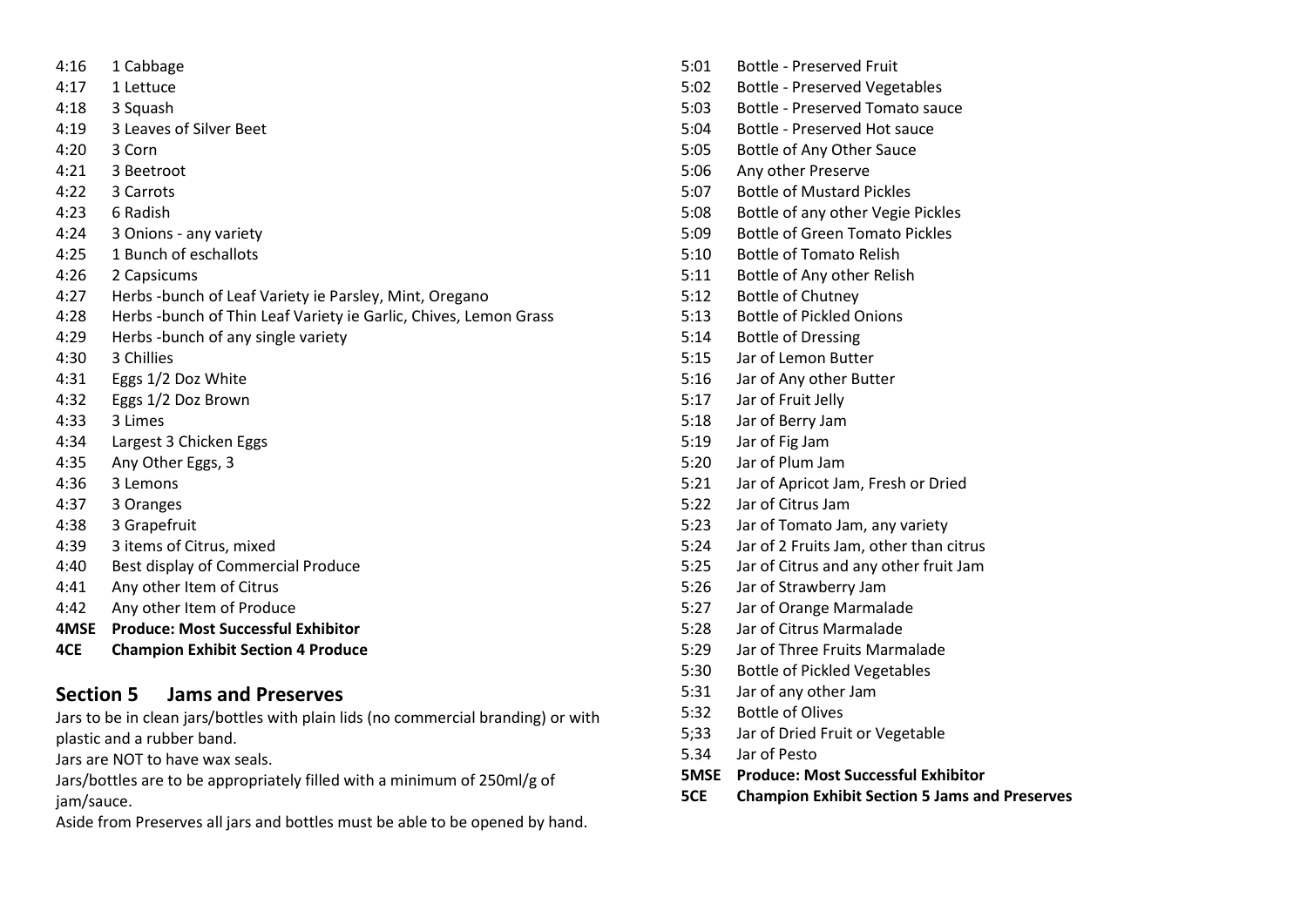# **Section 6 Cooking**

All exhibits to be placed on paper plates with the exhibitors name written on the underside of the plate.

All exhibits must be sealed in a plastic bag, stewards recommend oven bags. Cakes are not to be cooked in ring tins.

Sponges to be an even height with no cooler rack marks, be sparing with the jam fillings.

Cakes to be iced where stated in the schedule ON THE TOP ONLY, NO FROSTING.

- 6:01 Champion Cook of Bourke Show
- 6:02 6 Plain Scones
- 6:03 6 Pumpkin Scones
- 6:04 6 Scones, any other variety
- 6:05 Sponge Sandwich, jam filled -Uniced
- 6:06 Date and/or Nut Loaf or Roll -Uniced
- 6:07 6 Cup cakes Plain Uniced
- 6:08 6 Small tartlets shortcrust pastry any filling
- 6:09 6 Pikelets
- 6:10 Orange Cake -Iced
- 6:11 Chocolate Butter Cake -Iced
- 6:12 Banana Cake -Uniced
- 6:13 Marble Cake -Iced
- 6:14 Carrot Cake -Iced
- 6:15 Men's Cake -Iced
- 6:16 Packet cake with packet top -Iced
- 6:17 4 Muffins
- 6:18 1 Plate of Brownie
- 6:19 1 Plate of same variety Slice
- 6:20 Plate of Anzac Biscuits
- 6:21 Plate of any Other Biscuits
- 6:22 6 Jam Drops
- 6:23 Plum Pudding, Steamed or boiled
- 6:24 Fruit Cake -Uniced
- 6:25 Boiled Fruit Cake -Uniced
- 6:26 Pumpkin Fruit Cake -Uniced
- 6:27 Machine Made Bread 1 loaf
- 6:28 Home Made Bread 1 loaf
- 6:29 Damper
- 6:30 Jam Filled Sponge Roll, ends not cut
- 6:31 Something Savoury
- 6:32 Sultana Loaf -Uniced
- 6:33 Basic Butter cake -Uniced
- 6:34 Collection of homemade sweets or confectionary suitable as a gift
- 6;35 Any Other Item of Cooking
- 6:36 Any Item of Gluten Free Baking (Cake, Biscuit or Slice) attach ingredient
- list
- **6MSE Most Successful Exhibitor**

## **JUNIOR COOKING**

## **Under 5 Years**

- 6:37 3 Decorated Arrowroot Biscuits
- 6:38 Decorated Cake
- 6:39 Any Other Item of Cooking
- **6u5MSE Under 5 Most Successful Exhibitor**
- **6u5Cake Under 5 Best Decorated Cake**

## **5-7 Years**

- 6;40 6 Cup Cakes Uniced
- 6;41 6 Pikelets
- 6;42 4 Muffins
- 6:43 1 Plate of Brownies
- 6:44 3 Decorated Biscuits
- 6:45 Decorated Cake
- 6:46 Packet Cake-Iced accompanied with label
- 6;47 Any Other Item of Cooking
- **6MSE 5-7 Most Successful Exhibitor 5-7 Years**
- **6 5-7 Cake Best Decorate Cake 5-7 Years**

### **8-11 Years**

- 6;48 6 Cup Cakes -Uniced
- 6;49 6 Pikelets
- 6;50 4 Muffins
- 6;51 1 Plate of Brownies
- 6;52 1 plate of Biscuits
- 6;53 Packet Cake-Iced accompanied with label
- 6;54 Decorated Cake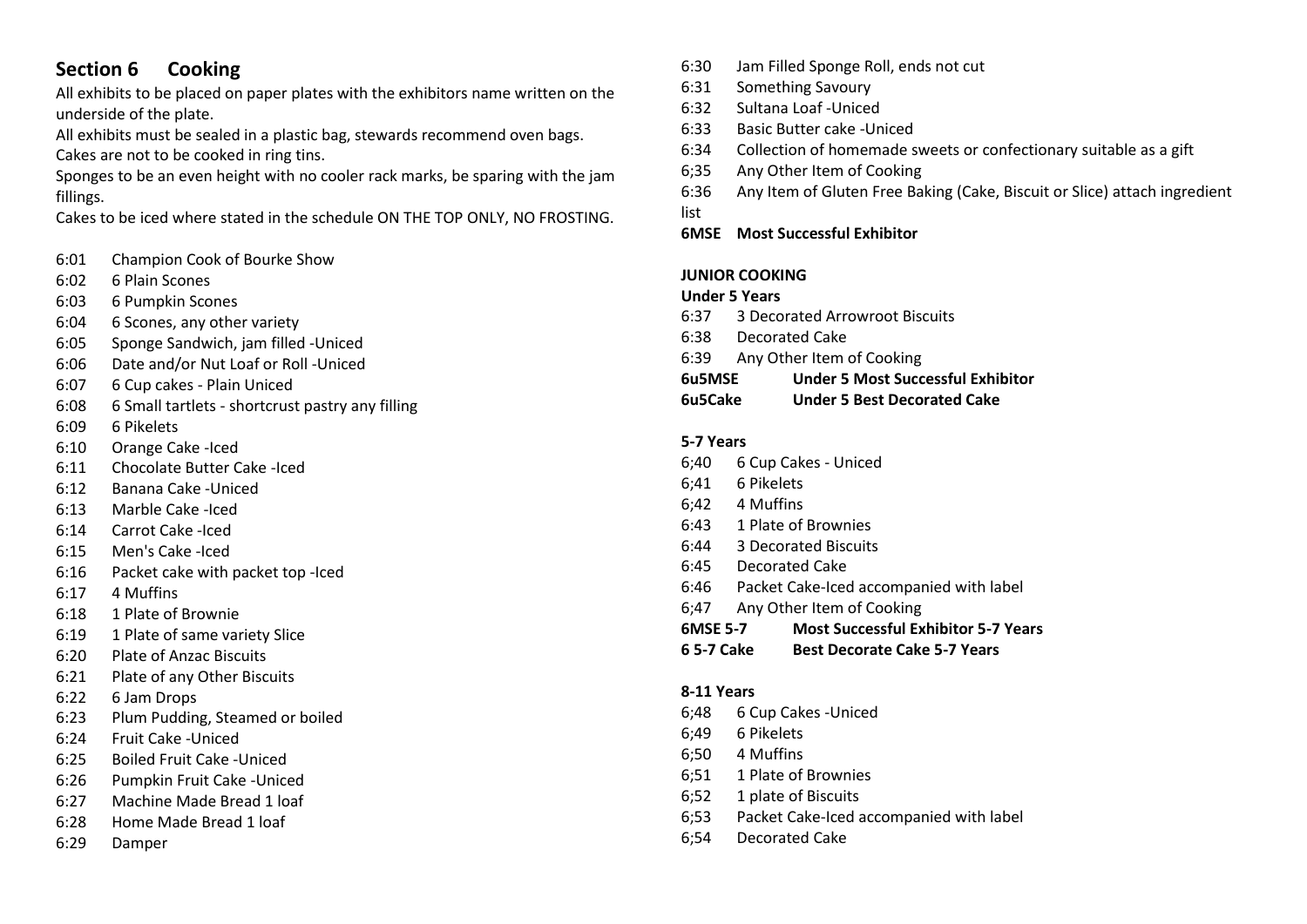## 6;55 Any Other Item of Cooking

**6MSE 8-11 Most Successful Exhibitor 8-11 Years**

## **6.8-11 Cake Best Decorate Cake 8-11 Years**

## **12-16 Years**

- 6;56 6 Cup Cakes -Uniced
- 6;57 6 Pikelets
- 6;58 1 Plate of Biscuits
- 6;59 1 Plate of Brownies
- 6;60 Packet Cake-Iced accompanied with label
- 6;61 Decorated Cake
- 6;62 Any Other Item of Cooking
- **6MSE 12-16 Most Successful Exhibitor 12-16 Years**
- **6 12-16 Cake Best Decorate Cake 12-16 Years**

# **Section 7 Craft**

All exhibits to be the work of the exhibitor. All jewellery items need to be mounted suitably for display.

- 7:01 Woodwork any article small
- 7:02 Woodwork any article large
- 7:03 Woodwork Chopping Board
- 7:04 Woodwork- Toys including dolls furniture
- 7:05 Metal Work- any article
- 7:06 Article of Silver Jewellery
- 7:07 Silver Article other than jewellery
- 7:08 Article of threaded beading
- 7:09 Article of macramé
- 7:10 Best Item of Hand Made Jewellery
- 7:11 Recycled Article
- 7:12 Doorstop
- 7:13 Article suitable for nursery or child's room
- 7:14 Article suitable for a Kitchen or Bathroom
- 7:15 Article made by a Senior Citizen
- 7:16 Article of Folk Art
- 7:17 Article of Decoupage
- 7:18 Any Item of Mosaic under 30cm
- 7:19 Any Item of Mosaic over 30cm
- 7:20 Item of Glass painting (Glass, China Ware etc)
- 7:21 Bookmark made of any medium
- 7:22 Pin cushion, any medium
- 7:23 Any other Craft Article Paper Craft
- 7:24 Paper Tole
- 7:25 Page of Scrapbooking, in a protective sleeve
- 7:26 Off the page Scrapbooking
- 7:27 Item of Quilling
- 7:28 Card / Invitation Stamped or embossed
- 7:29 Card / Invitation 3D / Construction
- 7:30 Any other Card
- 7:31 Any Other Paper Craft Handmade
- 7:32 Candle
- 7:33 Soap
- 7:34 Lip Balm
- 7:35 Beauty Product Items of Millinery
- 7:36 Hat
- 7:37 Fascinator Pottery
- 7:38 Hand Built Article
- 7:39 Small Wheel Thrown Object
- 7:40 Large Wheel Thrown Object
- 7:41 Ornament
- 7:42 Novelty Item
- 7:43 Vase
	- Ceramics
- 7:44 Ceramic Ornament
- 7:45 Ceramic Tableware WOOD TURNING
- 7:46 Wooden Pen or Pencil
- 7:47 Wooden Bowl or Plate
- 7:48 Other wooden item
- 7:49 Other Materials Turned
- **MSE 7 Most Successful Exhibitor**
- **CE7 Champion Exhibitor**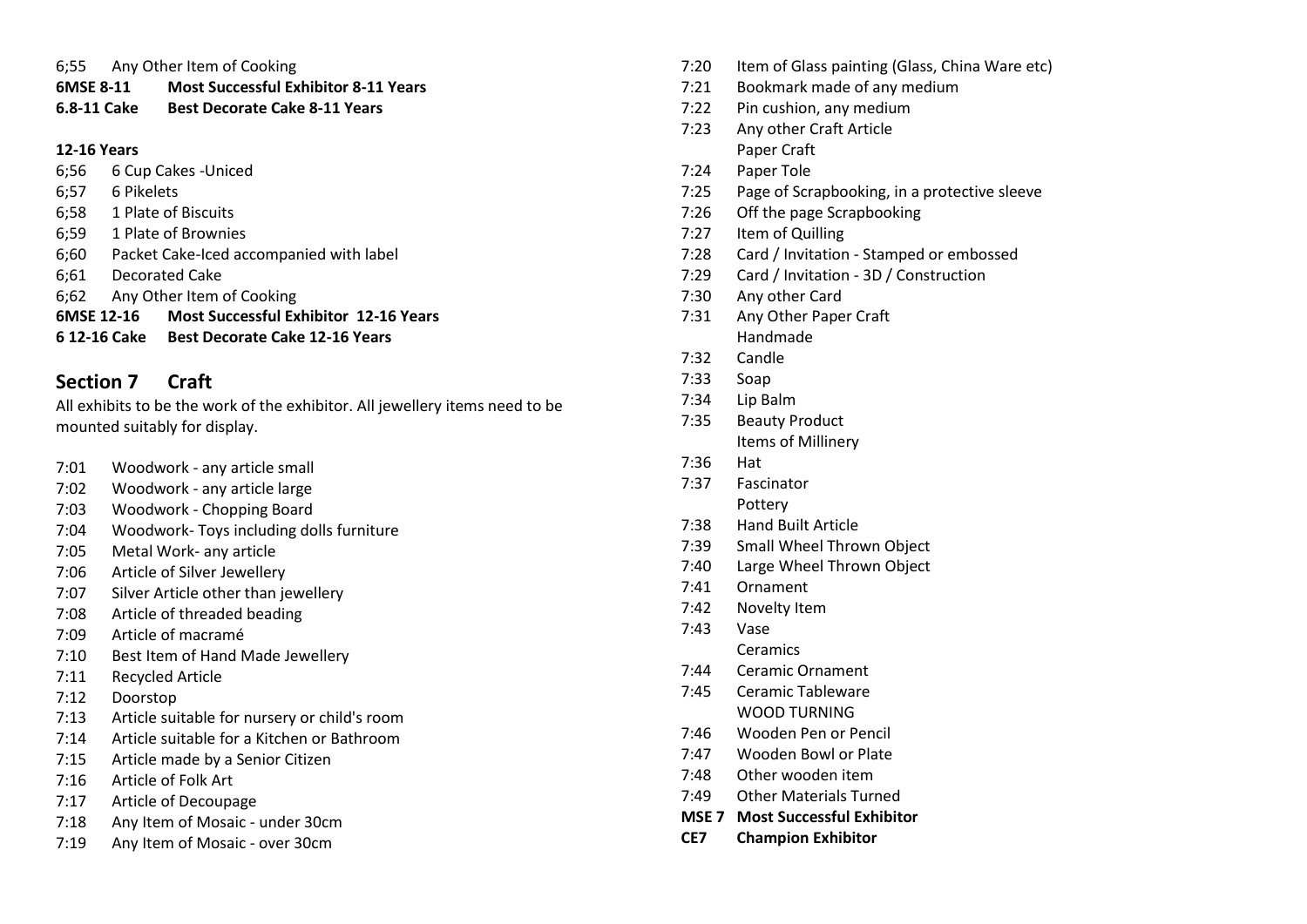# **Section 8 Fine Arts**

All work must be original. No work to be shown previously at the Bourke Show. All entries must be suitably framed or mounted.

Steward has the right to refuse an entry or change the class of an entry. Novice – any exhibitor not to have received a Show Prize previously in the Fine Arts section.

Water Colours and Charcoal drawings may eb under glass, but stewards suggest where possible at least spray with a fixative.

All possible care will be taken but the glass in exhibits may be broken and no responsibility will be accepted for this.

Frames must have suitable attachments for hanging or these will not be hung. Mounts may be hole punched for hanging if facilities for this are not provided.

If exhibitors wish to sell their works they may display a price, 15% of the sale price to go to the Bourke P&A Show as commission.

- 8:01 The Outback-any work of art depicting this
- 8:02 Drawing Any Medium or subject
- 8:03 Landscape/Seascape, any medium
- 8:04 Portrait, any medium
- 8:05 Still Life, any medium
- 8:06 Flowers, any medium
- 8:07 Abstract, any medium
- 8:08 Any other subject, any medium
- 8:09 Aboriginal Design, any medium
- 8:10 Novice Painting, any medium
- 8:11 Novice Drawing, any medium
- 8:12 Novice Any Other Artwork
- 8:13 Any Other Artwork
- 8:14 Professional -Any Other Artwork
- 8:15 Computer Generated Art Work up to A4 Size
- 8:16 Item of Colouring In
- **8 MSE Novice Most Successful Novice Exhibitor**
- **8 MSE Most Successful Exhibitor**
- **8 CE Champion Exhibit**

# **Section 9 Photography**

# **All Photography Entries are Due before 5pm Friday 23rd April, 2021 to Nutrien, Richard/Anson Streets Bourke.**

All exhibits must be the work of the exhibitor and not entered in previous shows. Exhibitors may enter a Maximum of 5 entries per class.

Exhibitors must fill in an entry form, and leave it and payment with their entries, this clearly outlines the collection of the photographs, particularly if they are not to be collected between 6 and 6pm on Saturday May 1<sup>st</sup> from the Pavilion. All photographs must be 10x15cm in size (unless Enlargements or Panorama

classes) mounted with a 1cm white border.

Clearly record you name and the class entering on the back of each entry. No Frames allowed.

Maximum size for enlargements is 30x25cm.

Landscape/Seascape may include manmade items in the image.

# Photo Essay Class 64

This is a set of photographs displaying a common theme, technique or displaying a sequence of events. The prints must be mounted on one piece of cardboard – max size 100x25cm. Maximum number of images in the photo essay is FIVE postcard prints or THREE panoramic prints.

# Digitally Manipulated Prints Class 65

These photographs are created using Photoshop or similar programs to alter the overall effect or aspects of the image, but not just the addition of filters. Manipulated images must be no larger than 20x30cm. These entries need to be mounted on cardboard max size 30x50cm and must display the entry and a 10x15cm copy of the unaltered original image prior to manipulation. Please record the program/s used to create the final image, on the back of the entry**.**

# **Black and White (Monochromatic) Prints**

- 9:01 People -formal or candid
- 9:02 Nature
- 9:03 Landscape
- 9:04 Enlargement- People
- 9:05 Enlargement Any other
- 9:06 Bourke Local Interest
- 9:07 Any Other Black & White Print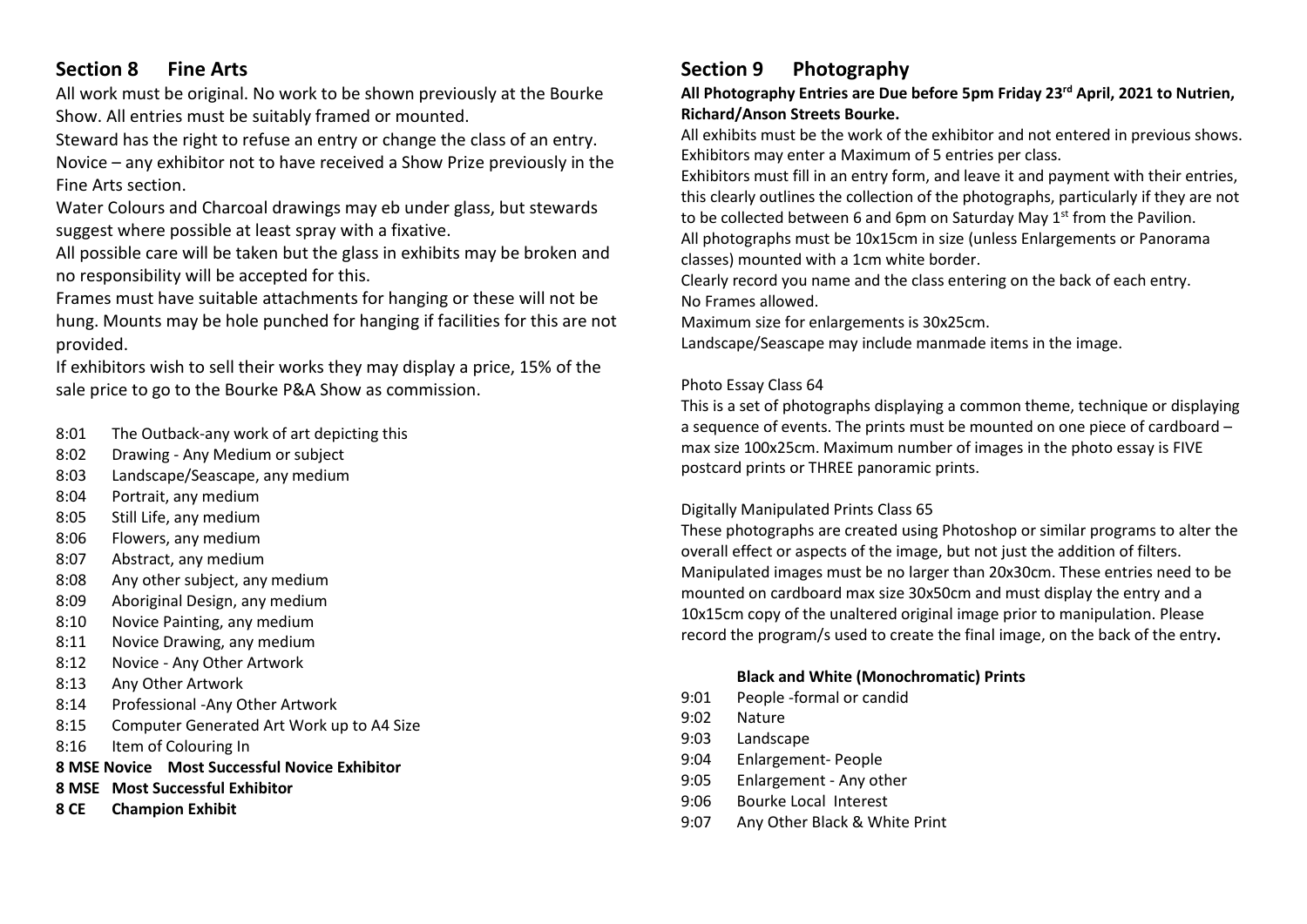#### **COLOUR PRINTS**

9:08 People Portrait

- 9:09 People Candid
- 9:10 People Selfie
- 9:11 Enlargement -People
- 9:12 Enlargement Nature
- 9:13 Enlargement Landscape
- 9:14 Enlargement Any Other subject
- 9:15 Macro photography
- 9:16 Panorama
- 9:17 Landscape
- 9:18 Waterscape
- 9:19 Sunrise or Sunset
- 9:20 Nature Flora
- 9:21 Nature Wildlife
- 9:22 Pets
- 9:23 Storms
- 9:24 Lights
- 9:25 Night Sky
- 9:26 Lens Ball Photographs
- 9:27 Street Photography
- 9:28 Abstract Photography
- 9:29 Long Exposure Photography
- 9:30 Food Photographs
- 9:31 Drone Photography
- 9:32 Action / Sports Photo
- 9:33 Funniest Photo
- 9:34 Bourke local interest
- 9:35 Holiday
- 9:36 Any other photo

### **JUNIOR PHOTOGRAPHY**

#### **UNDER 7 YEARS**

- 9:37 People
- 9:38 Selfie
- 9:39 Landscape
- 9:40 Nature
- 9:42 Pets / Animals
- 9:43 Holidays 9:44 Any Other Photo
- **9u7MSE Under 7 Most Successful Exhibitor**

### **8-11 Years**

- 9:45 People
- 9:46 Selfie
- 9:47 Landscape
- 9:48 Nature
- 9:49 Pets / Animals
- 9:50 Holidays
- 9:51 Any Other Photo
- **9.7 -11MSE 8 -11 Years Most Successful Exhibitor**

### **12 -16 Years**

- 9:52 People Formal or Candid
- 9:53 People Selfie
- 9:54 Landscape
- 9:55 Nature
- 9:56 Pets / Animals
- 9:57 Holiday
- 9:58 Experimental
- 9:59 Bourke Local Interest
- 9;60 Enlargement, Any Subject
- 9;61 B&W, Any Subject
- 9,62 Drone Photography
- 9,63 Any other photo
- **9,11 -16MSE 11 -16 Years Most Successful Exhibitor**

#### **OPEN TO ALL EXHIBITORS**

- 9,64 Photo Essay
- 9,65 Digitally manipulated Print
- **9 Ch Pho Section 9 Champion Print Photo**
- **9 Ch Pho Section 9 Champion Digital Photo**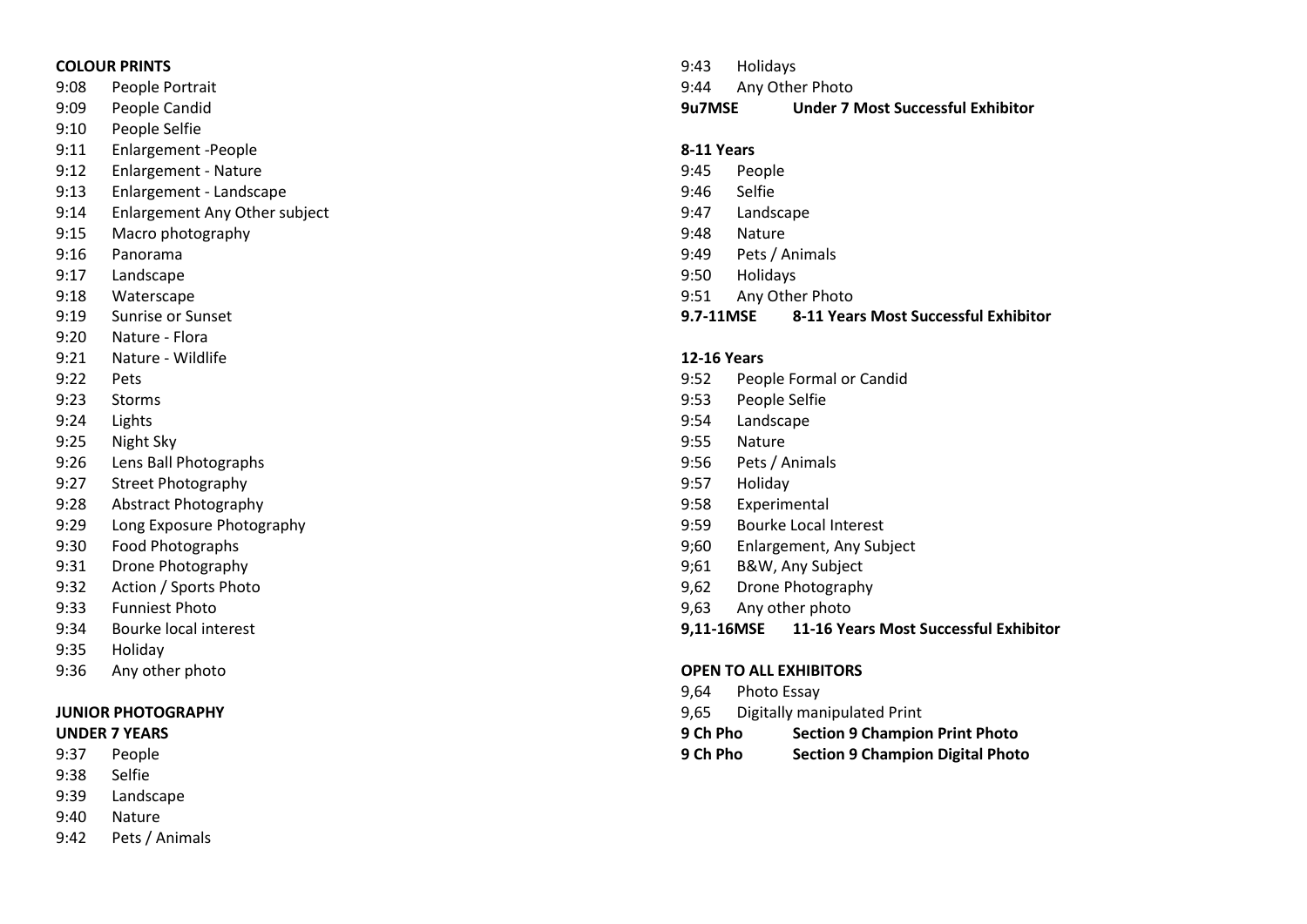# **Section 10 Needlework**

All articles to be unwashed and not exhibited in other or previous shows Cleanliness is essential. Work must be fully completed. All entries are to be the entire work of the exhibitor.

## **Embroidery**

- 10:01 Traditional Embroidery any hand article
- 10:02 Article of Creative Embroidery
- 10:03 Daintiest Coat hanger
- 10:04 Article of Candlewicking
- 10:05 Any other Article of Embroidery
- **Best Item Best Article in Needlework**

## **MACHINE SEWING**

- 10:06 Cushion cover only judged
- 10:07 Apron or Pinafore for adult or child
- 10:08 Any sewn garment
- 10:09 Fabric Bag/Tote or Purse
- 10:10 Any other sewn garment or article
- **Best Item Best Article in Machine sewing**

# **PATCHWORK, QUILTING and APPLIQUE**

- 10:11 Miniature Article Patchwork hand or machine work
- 10:12 Novelty Patchwork Article
- 10:13 Table Runner featuring patchwork, quilting or applique
- 10:14 Wall hanger or lap quilt
- 10:15 Patchwork large quilt hand/machine quilted
- 10:16 Any other Article
- **Best Item Best Article in Patchwork and Quilting**

# **LACE WORK**

- 10:17 Article of crochet table centre etc
- 10:18 Handkerchief Edge any handmade lace
- 10:19 Embellished Towel
- 10:20 Article by Senior
- 10:21 Any Other Lace Article
- **Best Item Best Article in Lacework**

# **Counted Threadwork**

- 10:22 Tapestry -traditional, mounted
- 10:23 Long Stitch mounted
- 10:24 Cross Stitch -mounted
- 10:25 Item of Hardanger
- 10:26 Any other counted thread work

**Best Item Best Article in Counted Threadwork**

# **Novice Class** 10:27 Item by a Novice Exhibitor

**Best Article Best Article of Patchwork 10 CHA Champion Item Needlework 10MSE Most Successful Exhibitor class1-26**

# **Section 11 YARNCRFT / TOYS**

All articles must be unwashed. All articles must be handmade unless otherwise stated and not exhibited in previous shows.

# **Knitting**

- 11:01 Infants 3 piece hand knitted
- 11:02 Infants Jumper or Cardigan hand knitted
- 11:03 Child's garment hand knitted
- 11:04 Ladies garment hand kitted
- 11:05 Mens garment hand kitted
- 11:06 Article of Fair Isle hand knitted
- 11:07 Tea Cosy Knitted
- 11:08 Knitted Cushion Cover
- 11:09 Pair of Bootees
- 11:10 Knitted Rug
- 11:11 Knitted Shawl
- 11:12 Knitted Article by Senior Citizen over 70 years of age
- 11:13 Any other Article

# **Crochet**

- 11:14 Infants 3 piece coat, bonnet, booties Crochet
- 11:15 Ladies Cardigan Crochet
- 11:16 Child's Garment
- 11:17 Crochet Shawl
- 11:18 Crochet Cushion Cover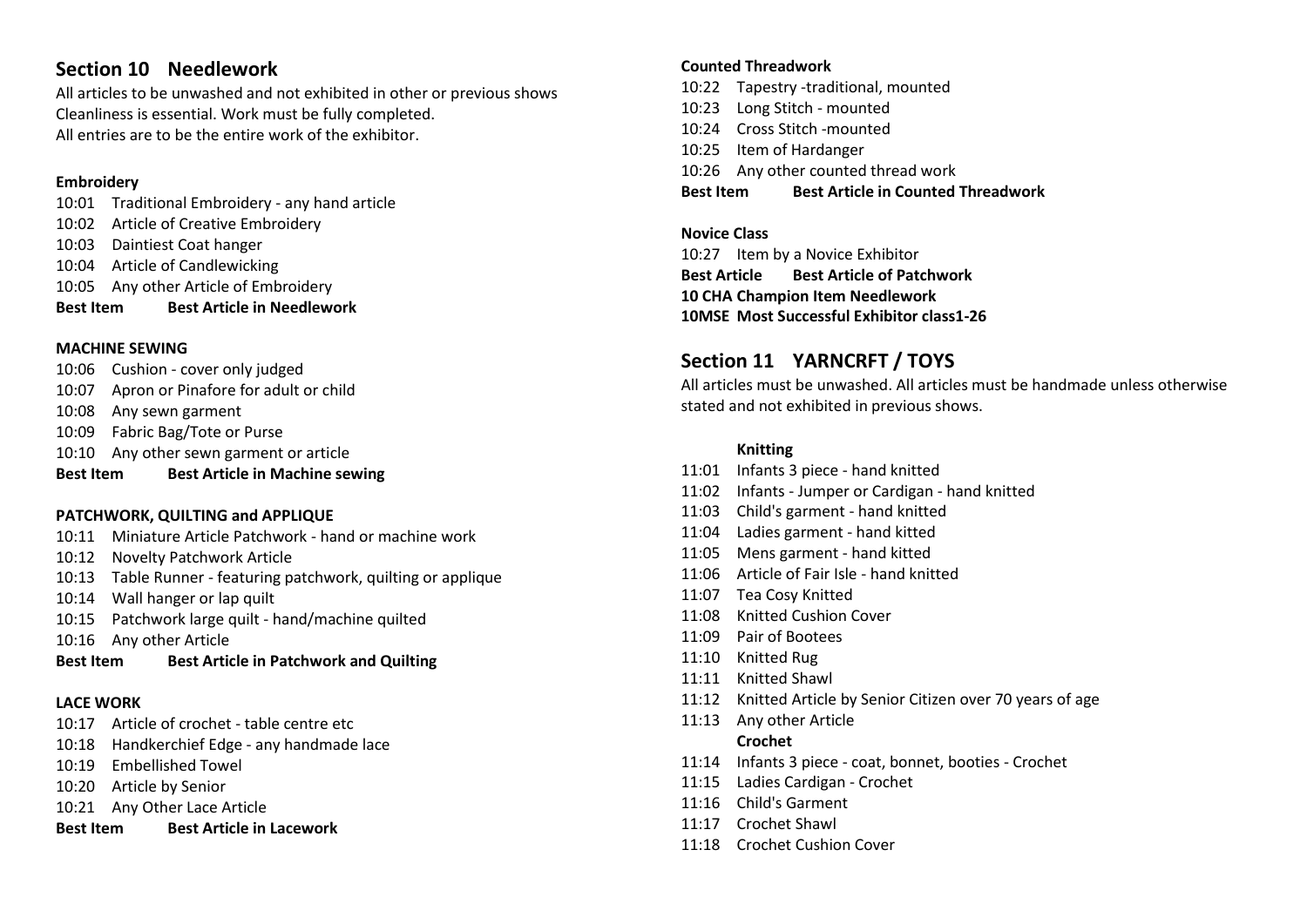- 11:19 Crochet Rug
- 11"20 Crochet Tea Cosy
- 11'21 Crochet Article made by a Senior Citizen, over 70 years
- 11'22 Any Other Article of Crochet

## **Handspun**

- 11'23 1 Hank Handspun Fibre
- 11'24 Handspun Knitted Article
- 11'25 Handspun Crochet Article

### **Toys**

- 11'26 Knitted Toys hand made
- 11'27 Crochet Toys hand made
- 11'28 Dressed Doll
- 11'29 A Soft Toy
- 11'30 Teddy

## **Scarf and Neckwear**

- 11'31 Knitted Scarf/neckwear
- 11'32 Crochet Scarf/neckwear
- 11'33 Woven Scarf/Neckwear
- 11'34 Other Scarf/Neckwear **Headwear**

### 11'35 Childs hat / beanie

- 11'36 Adult hat / beanie
- 11'37 Novelty Hat/beanie
- **MSE11 Most Successful Exhibitor Classes 1-28**
- **MSE11b Most Successful Exhibitor Classes 29-41**
- **CHE11 Champion Exhibitor Section 11**

## **Section 12 Junior Work**

Exhibitors age must be on the entry tag attached to each item entered in Junior Work. Stewards may adjust entry categories for the best interest of the exhibitor. Lego models must be on a solid base. Entries must be the entire work of the exhibitor and not entered in previous shows.

### **Under 5 Years**

- 12:01 Painting , under 3 yrs
- 12:02 Painting, under 5 yrs
- 12:03 Drawing, under 3 yrs
- 12:04 Drawing, under 5 yrs
- 12:05 Article made from fruit / Vegetables
- 12:06 Article made from playdough
- 12:07 Article made from pegs or paddle pop sticks
- 12:08 Lego model on board 30x30cm maximum
- 12:09 Picture using Mixed Media or Collage
- 12:10 Floral Arrangements
- 12:11 Handmade Hat
- 12;12 Decorated Tin
- 12;13 Any other Item by a child under 5
- **12u5MSE Most Successful Exhibitor Under 5**
- **12u5 B/E Best Exhibit Under 5**

## **5-7 Years**

- 12;14 Painting , under 6yrs
- 12;15 Painting, under 8yrs
- 12:16 Drawing, under 6yrs
- 12:17 Drawing, under 8yrs
- 12:18 Article made from fruit/vegetables
- 12:19 Article made from playdough/plasticine
- 12:20 My Hobby, a sample
- 12:21 Recycled article
- 12:22 Article made from Paddlepop sticks/wooden clothes pegs
- 12:23 Article made at school
- 12:24 Article suitable for Mother's Day Gift
- 12:25 Gift Card
- 12:26 Lego Model on board 30x30cm maximum
- 12:27 Collage
- 12:28 Picture Using Mixed Media
- 12:29 Hand Made Hat
- 12;30 Best use of a Tin 400g to 800g
- 12:31 Floral Arrangement
- 12:32 Item of Handmade Jewellery, displayed on a board
- 12:33 Colouring In
- 12:34 Any other item by a child under 8 yrs
- **12u8MSE Most Successful Exhibitor Under 8**
- **12u8 B/E Best Exhibit Under 8**